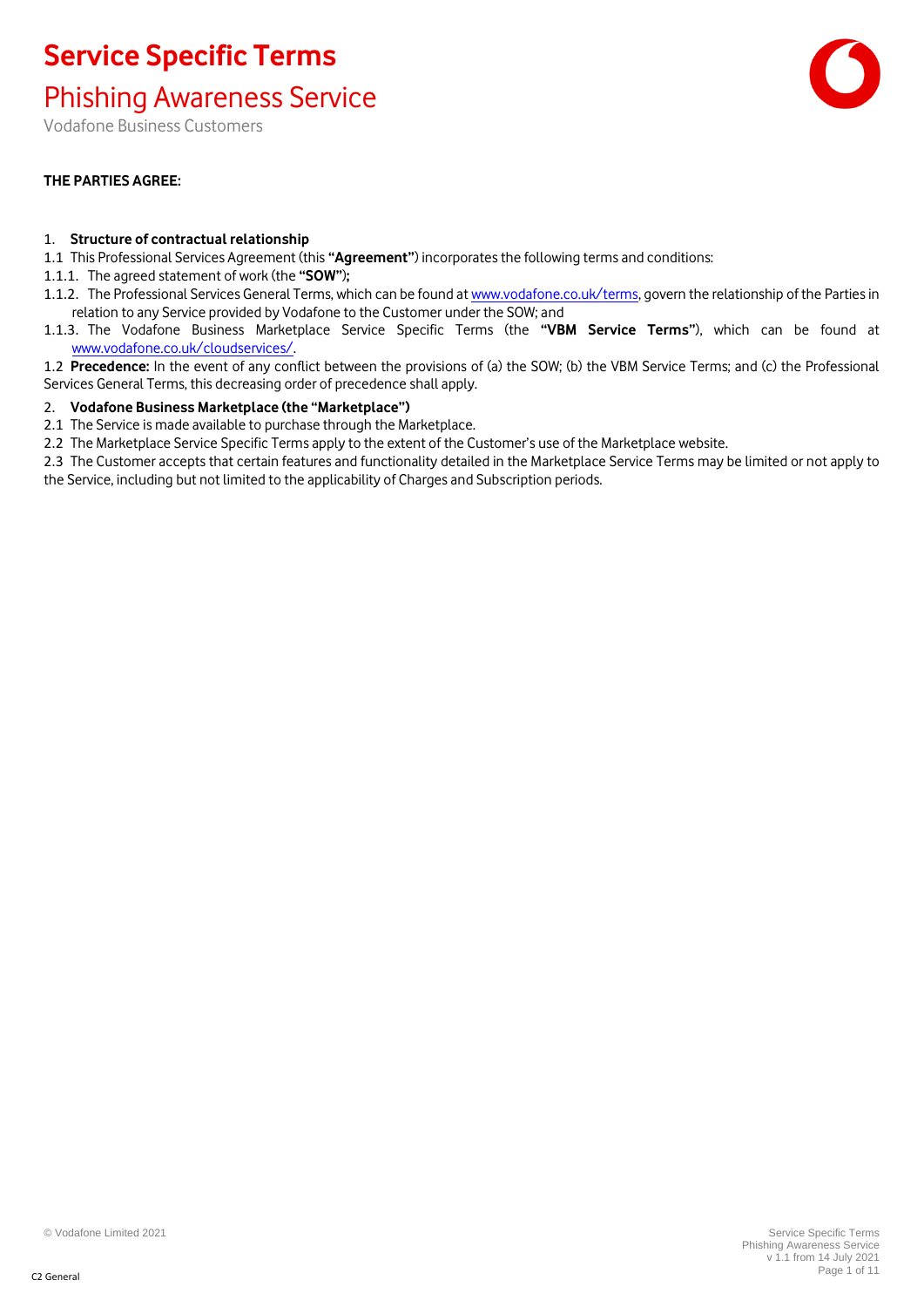#### Phishing Awareness Service



Vodafone Business Customers

#### **PART ONE** -**STATEMENT OF WORK**

STATEMENT OF WORK ("**SOW**"): **Vodafone Managed Security Services: Phishing Awareness Service (the "Service")**

#### **1. Project and Services – Phishing Awareness Service (the "Service")**

| <b>Service Summary</b>                  | The aim of the Service is to execute the Phishing Attack on the Targeted Employees in order to drive<br>increased awareness of email phishing attacks to the Customer's employees and in order to help the<br>Customer understand and prepare for a possible future email phishing attack.<br>There are four editions of the Service: |                                                                                                                                                                                                       |           |
|-----------------------------------------|---------------------------------------------------------------------------------------------------------------------------------------------------------------------------------------------------------------------------------------------------------------------------------------------------------------------------------------|-------------------------------------------------------------------------------------------------------------------------------------------------------------------------------------------------------|-----------|
|                                         | <b>Editions</b><br>No. of Targeted Employees /<br><b>Email Mailboxes</b>                                                                                                                                                                                                                                                              |                                                                                                                                                                                                       |           |
|                                         |                                                                                                                                                                                                                                                                                                                                       | Small                                                                                                                                                                                                 | 100-250   |
|                                         |                                                                                                                                                                                                                                                                                                                                       | Medium                                                                                                                                                                                                | 251-500   |
|                                         |                                                                                                                                                                                                                                                                                                                                       | Medium/Large                                                                                                                                                                                          | 501-1000  |
|                                         |                                                                                                                                                                                                                                                                                                                                       | Large                                                                                                                                                                                                 | 1001-2500 |
|                                         | The Service shall comprise of the following deliverables:                                                                                                                                                                                                                                                                             |                                                                                                                                                                                                       |           |
|                                         | Deliverable 1:<br>Execution of the Phishing Attack                                                                                                                                                                                                                                                                                    |                                                                                                                                                                                                       |           |
|                                         | Deliverable 2:                                                                                                                                                                                                                                                                                                                        | Provision of the Phishing Awareness Report                                                                                                                                                            |           |
|                                         | Deliverable 3:                                                                                                                                                                                                                                                                                                                        | Provision of the Explanatory Presentation                                                                                                                                                             |           |
|                                         | Deliverable 4:                                                                                                                                                                                                                                                                                                                        | Provision of the Guidance Email                                                                                                                                                                       |           |
| <b>Customer</b><br><b>Prerequisites</b> |                                                                                                                                                                                                                                                                                                                                       | Prior to the Service Commencement Date, and in order to facilitate the Service, the Customer must<br>provide Vodafone with the information requested in the Customer Phishing Awareness Request Form. |           |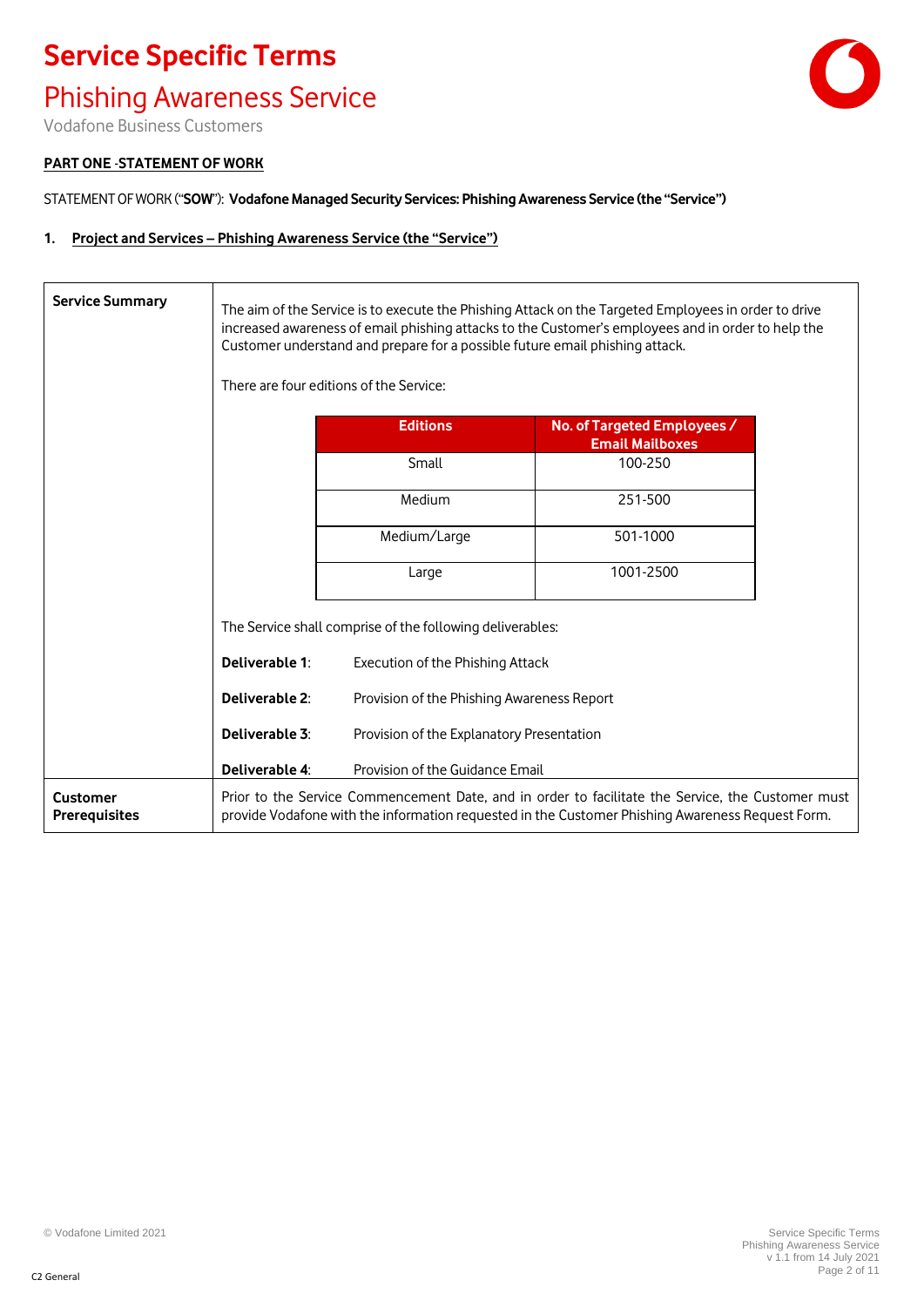### Phishing Awareness Service



| <b>Service Methodology</b>                                                                                                                                                                                                                                                                                     | Vodafone will run an email-based phishing campaign targeting a group of the Customer's employees (the<br>"Targeted Employees") (the "Phishing Campaign").                                                                                                                                                                                                                                                                                                                                                                                                                                                                                                                                    |  |  |
|----------------------------------------------------------------------------------------------------------------------------------------------------------------------------------------------------------------------------------------------------------------------------------------------------------------|----------------------------------------------------------------------------------------------------------------------------------------------------------------------------------------------------------------------------------------------------------------------------------------------------------------------------------------------------------------------------------------------------------------------------------------------------------------------------------------------------------------------------------------------------------------------------------------------------------------------------------------------------------------------------------------------|--|--|
|                                                                                                                                                                                                                                                                                                                | Vodafone will perform the Service in accordance with the 4 phases detailed below:                                                                                                                                                                                                                                                                                                                                                                                                                                                                                                                                                                                                            |  |  |
| Some key features of the Phishing Campaign, are as follows:<br>Phishing emails sent appear to have come from non-existing domains or non-current corporate<br>email addresses;<br>Customer will have the opportunity to customize campaign based on its needs and in line with<br>its security maturity level; |                                                                                                                                                                                                                                                                                                                                                                                                                                                                                                                                                                                                                                                                                              |  |  |
|                                                                                                                                                                                                                                                                                                                | Phase 1 - Planning                                                                                                                                                                                                                                                                                                                                                                                                                                                                                                                                                                                                                                                                           |  |  |
|                                                                                                                                                                                                                                                                                                                | During the planning phase of the Service, the required information provided by the Customer in the<br>Customer Phishing Awareness Request Form shall be reviewed by Vodafone.                                                                                                                                                                                                                                                                                                                                                                                                                                                                                                                |  |  |
|                                                                                                                                                                                                                                                                                                                | Vodafone and Customer shall jointly create a phishing email template (the "Email Template") and a<br>malicious landing page (the "Landing Page"). A domain name shall be registered by Vodafone to align<br>with the Email Template and Landing Page. The Email Template can be written in any one of the following<br>languages: English, Italian, Spanish, French, Portuguese, Greek or German. In order to guarantee an<br>adequate level of security, valid TLS certificates installed on the Landing Page will be used to quarantee<br>the total confidentiality of the data transmitted.                                                                                               |  |  |
|                                                                                                                                                                                                                                                                                                                | Vodafone and the Customer shall agree a timing schedule for the Email Templates to be sent by Vodafone<br>(the "Schedule").                                                                                                                                                                                                                                                                                                                                                                                                                                                                                                                                                                  |  |  |
|                                                                                                                                                                                                                                                                                                                | <b>Phase 2 - Testing</b>                                                                                                                                                                                                                                                                                                                                                                                                                                                                                                                                                                                                                                                                     |  |  |
|                                                                                                                                                                                                                                                                                                                | The testing phase is aimed to verify the configurations of the Customer's e-mail system. The purpose of<br>this activity is for Vodafone to validate the configurations implemented on the Phishing Platform and send<br>a test email, based on the Email Template, to one of the Targeted Employees, to ensure it is received prior<br>to continuing to Phase 3.                                                                                                                                                                                                                                                                                                                            |  |  |
|                                                                                                                                                                                                                                                                                                                | Phase 3 - Execution                                                                                                                                                                                                                                                                                                                                                                                                                                                                                                                                                                                                                                                                          |  |  |
|                                                                                                                                                                                                                                                                                                                | After Vodafone has configured the Phishing Attack on the Phishing Platform, the Template Emails are sent<br>by Vodafone in accordance with the Schedule. During the execution phase, the activity is monitored in<br>order to verify the progress of the Service.                                                                                                                                                                                                                                                                                                                                                                                                                            |  |  |
|                                                                                                                                                                                                                                                                                                                | Personal Data accidentally entered by the Targeted Employees will not be stored past the engagement<br>or processed by Vodafone.                                                                                                                                                                                                                                                                                                                                                                                                                                                                                                                                                             |  |  |
|                                                                                                                                                                                                                                                                                                                | Depending on the type of Edition selected by Customer, Vodafone shall send the Template Emails to a<br>maximum of 1000 Targeted Employees at a time, provided that all required Template Emails are sent<br>within a period of 10 Business Days.                                                                                                                                                                                                                                                                                                                                                                                                                                             |  |  |
|                                                                                                                                                                                                                                                                                                                | Where Customer has selected the Large Edition, the Targeted Employees shall be split into smaller<br>groups.                                                                                                                                                                                                                                                                                                                                                                                                                                                                                                                                                                                 |  |  |
|                                                                                                                                                                                                                                                                                                                | Phase 3 must be completed within 10 Business Days.                                                                                                                                                                                                                                                                                                                                                                                                                                                                                                                                                                                                                                           |  |  |
|                                                                                                                                                                                                                                                                                                                | <b>Phase 4 - Reporting</b>                                                                                                                                                                                                                                                                                                                                                                                                                                                                                                                                                                                                                                                                   |  |  |
|                                                                                                                                                                                                                                                                                                                | Once the Template Emails have been sent to the Targeted Employees, Vodafone shall collect and analyse<br>statistics and activity data and shall produce the Phishing Awareness Report. The analysis of the results<br>within the Phishing Awareness Report shall highlight the level of awareness of the Targeted Employees,<br>offering useful information for evaluation of security maturity level and further analysis to undertake<br>improvement actions in order to protect the Customer against a possible future email phishing attack.<br>The Phishing Awareness Report shall be aggregated and will not contain any personal information or<br>details of the Targeted Employees. |  |  |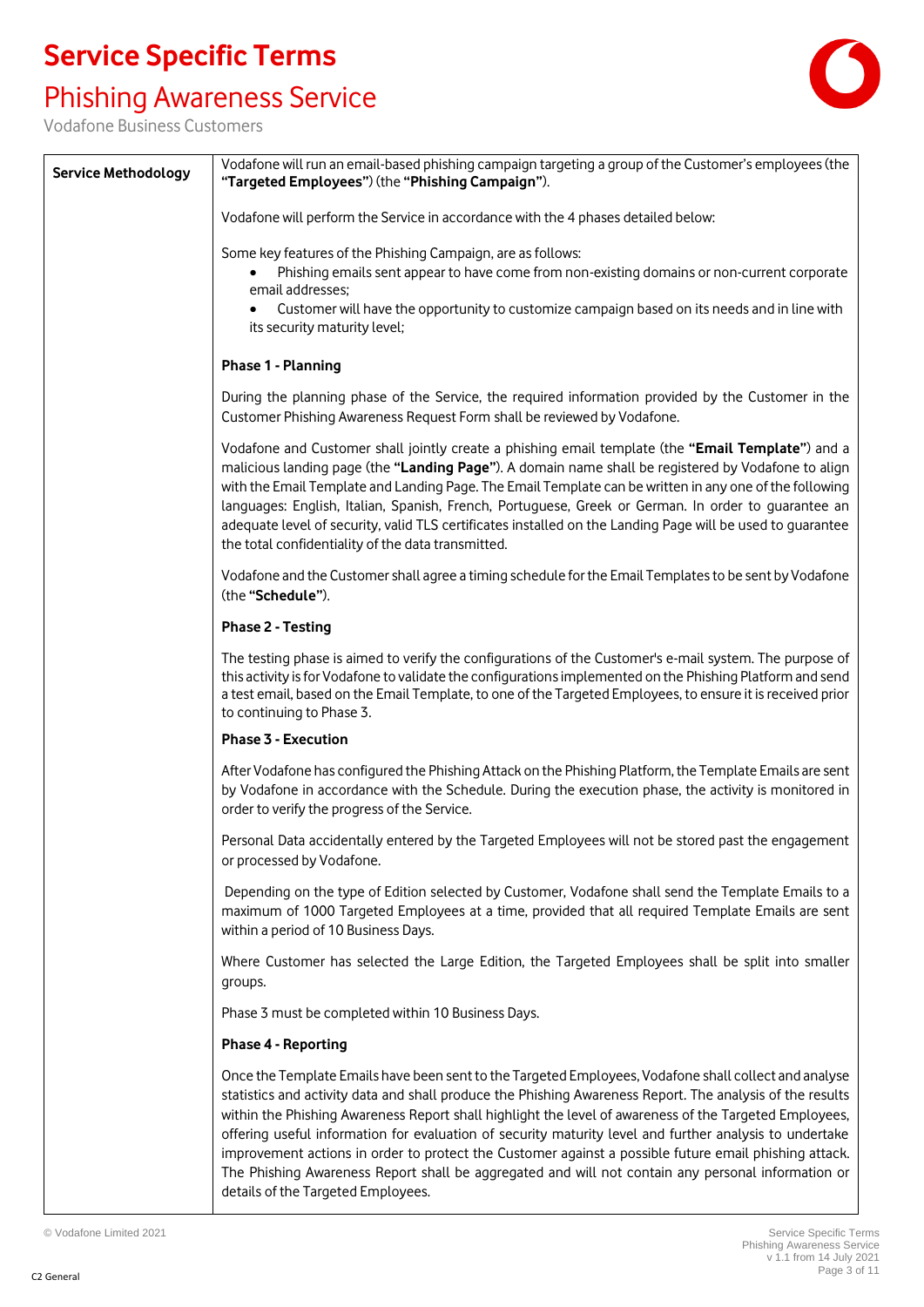### Phishing Awareness Service



|                              |                                                                                | All data during the provision of the Service shall be stored on the Phishing Platform for six months.<br>Vodafone shall not access or use this data unless requested to do so by the Customer. Following the six<br>month period, the testing data shall be securely removed from the Phishing Platform.                                                                                                                                                                                                                                                                                                                                                                                                                                                                                                                                                                                                                                                                        |                                                                                                                                                                |
|------------------------------|--------------------------------------------------------------------------------|---------------------------------------------------------------------------------------------------------------------------------------------------------------------------------------------------------------------------------------------------------------------------------------------------------------------------------------------------------------------------------------------------------------------------------------------------------------------------------------------------------------------------------------------------------------------------------------------------------------------------------------------------------------------------------------------------------------------------------------------------------------------------------------------------------------------------------------------------------------------------------------------------------------------------------------------------------------------------------|----------------------------------------------------------------------------------------------------------------------------------------------------------------|
| <b>Customer Deliverables</b> | Vodafone will provide the following Deliverables for the Service:              |                                                                                                                                                                                                                                                                                                                                                                                                                                                                                                                                                                                                                                                                                                                                                                                                                                                                                                                                                                                 |                                                                                                                                                                |
|                              | <b>Deliverable</b>                                                             | <b>Description</b>                                                                                                                                                                                                                                                                                                                                                                                                                                                                                                                                                                                                                                                                                                                                                                                                                                                                                                                                                              | <b>Timeframe</b>                                                                                                                                               |
|                              | Execution of<br>the Phishing<br>Attack                                         | Vodafone shall send the Template Emails to the<br>Targeted Emails, in accordance with the Service<br>Methodology detailed above.                                                                                                                                                                                                                                                                                                                                                                                                                                                                                                                                                                                                                                                                                                                                                                                                                                                | Within 10 Business Days from<br>the Service Commencement<br>Date.                                                                                              |
|                              | Provide the<br>Phishing<br>Awareness<br>Report                                 | The Phishing Awareness Report shall contain an<br>executive summary detailing: (i) observed issues<br>and risks of the Phishing Attack; (ii) a range of<br>statistics detailed below and success rates for<br>each of the activities performed; and (iii)<br>detailed timelines of the activities performed.<br>The following statistics shall be provided to                                                                                                                                                                                                                                                                                                                                                                                                                                                                                                                                                                                                                   | Within 3 Business Days from<br>completion of the Phishing<br>Attack.                                                                                           |
|                              |                                                                                | Customer:<br>The number of Template Emails sent;<br>٠<br>The number of Targeted Employees that<br>٠<br>opened the Template Email;<br>The number of Targeted Employees that (a)<br>clicked the link within the Template Email<br>and; (b) at what point they clicked the link<br>(i.e. within 1 hour from the Template Email<br>being received); and<br>the number of Targeted Employees that<br>٠<br>submitted data on the Landing Page and at<br>what point (i.e. within 1 hour from the<br>Template Email being received).                                                                                                                                                                                                                                                                                                                                                                                                                                                    |                                                                                                                                                                |
|                              | Provide the<br>Explanatory<br>Presentation<br>Provide the<br>Guidance<br>Email | Vodafone shall deliver the Explanatory<br>Presentation remotely to Customer.<br>Vodafone may send a guidance email to each of<br>the Targeted Employees that followed the link<br>within the Template Email and submitted                                                                                                                                                                                                                                                                                                                                                                                                                                                                                                                                                                                                                                                                                                                                                       | Within 3 Business Days from<br>provision to the Customer of<br>the Phishing Awareness Report.<br>On the Targeted Employee's<br>failure of the Phishing Attack. |
|                              |                                                                                | information on the Landing Page.<br>Vodafone shall use secure methods of transmission when providing Deliverables to the Customer. If the<br>Customer requires a specific method of transmission to be used, the Customer is responsible for providing<br>Vodafone with access to such method of transmission.<br>The Deliverables are intended for Customer's own internal use only and shall not be used by any third-<br>parties nor shall the Deliverables be used in any legal proceedings. Vodafone disclaims any liability that<br>may arise out of any third-party's review and/or use of such Deliverables, or arising out of, or in connection<br>with, such Deliverables being used in legal proceedings. In no circumstances will Vodafone be required to<br>provide expert testimony in connection with the provision of the Service or any Deliverables.<br>The Deliverables shall be prepared in the language specified by the Customer in the Customer Phishing |                                                                                                                                                                |
|                              |                                                                                | Awareness Request Form, and shall be in either MS Excel, PowerPoint or PDF format.                                                                                                                                                                                                                                                                                                                                                                                                                                                                                                                                                                                                                                                                                                                                                                                                                                                                                              |                                                                                                                                                                |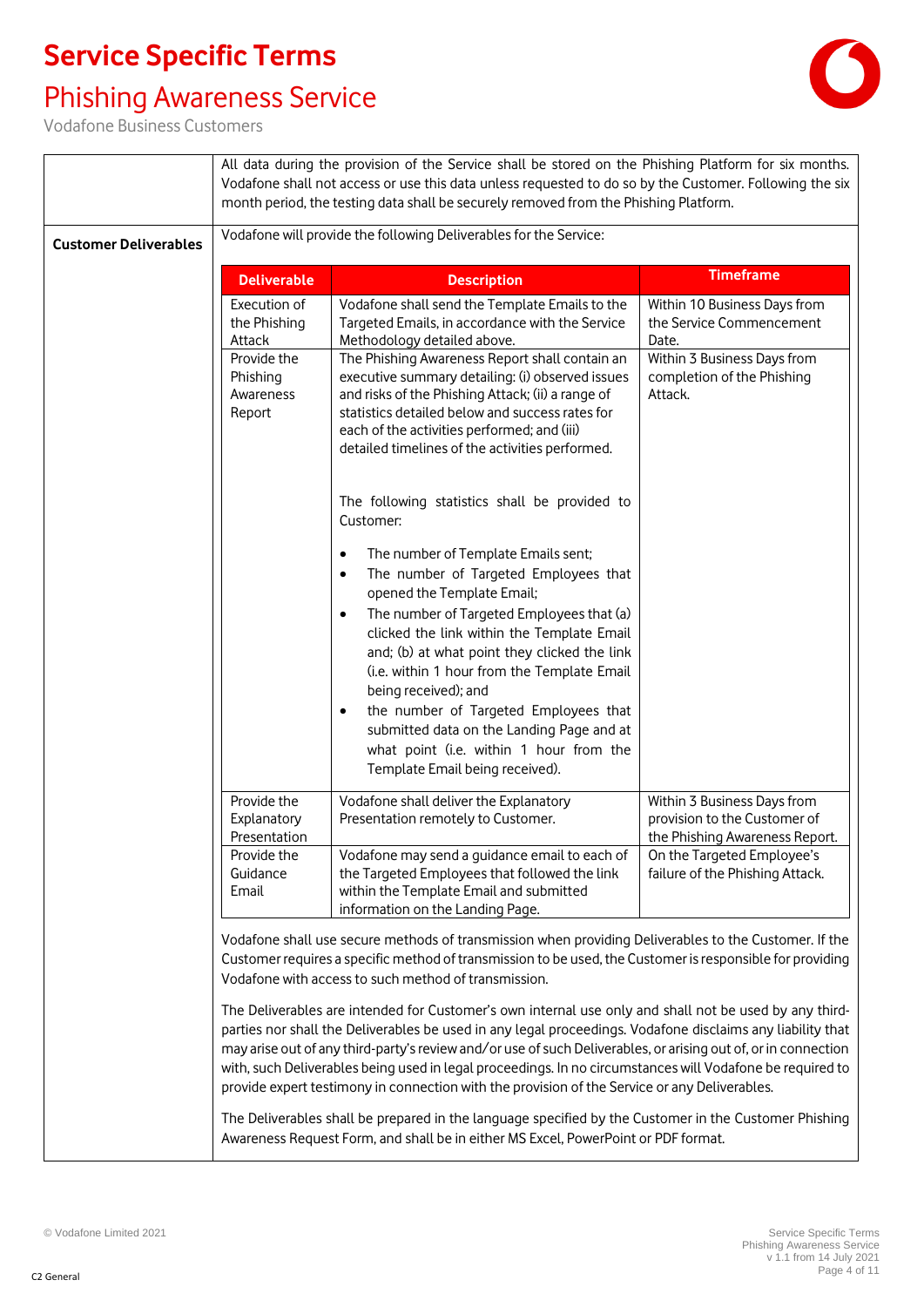Phishing Awareness Service

Vodafone Business Customers

#### **2. Project Terms**

| <b>Service</b><br>Assumptions &<br><b>Customer</b><br><b>Dependencies</b> | In addition to any other responsibilities or assumptions described in this Agreement, the Customer<br>Dependencies are as follows and the Customer recognises that if it fails to comply with the following<br>dependencies, Vodafone is relieved from performing or delivering the Service and may choose to suspend<br>or terminate this Agreement:                                                                                                                                                                                                                                |  |  |
|---------------------------------------------------------------------------|--------------------------------------------------------------------------------------------------------------------------------------------------------------------------------------------------------------------------------------------------------------------------------------------------------------------------------------------------------------------------------------------------------------------------------------------------------------------------------------------------------------------------------------------------------------------------------------|--|--|
|                                                                           | Customer shall perform and complete the responsibilities and assumptions set out in the<br>1.<br>Customer Prerequisites section prior to the Service Commencement Date.                                                                                                                                                                                                                                                                                                                                                                                                              |  |  |
|                                                                           | 2.<br>Customer is solely responsible for implementing a process to ensure that if Customer's IT Team<br>detects Vodafone's activities under the Service, such detection will be escalated to Customer's<br>senior management, or such other knowledgeable Customer personnel, who can intervene prior to<br>such activity being reported outside of Customer's organisation (e.g. to law enforcement) or, if such<br>activity is reported outside of Customer's organisation, Customer will promptly clarify that<br>Vodafone was acting with Customer's full knowledge and consent. |  |  |
|                                                                           | 3.<br>Decisions to be made by the Customer must be made promptly and without delay.                                                                                                                                                                                                                                                                                                                                                                                                                                                                                                  |  |  |
|                                                                           | 4. Customer shall be responsible for delivering all communications internal to Customer regarding<br>the Service, including communications intended to inform Customer employees and personnel<br>about the Service, any impact it may have on Customer employees and personnel, and any training<br>necessary to impacted Customer employees and personnel.                                                                                                                                                                                                                         |  |  |
|                                                                           | 5.<br>Customer must be aware of and acknowledge the risks associated with the Service and must have<br>taken the necessary pre-testing steps (e.g. data backup, internal communications etc.) to help<br>minimize these risks.                                                                                                                                                                                                                                                                                                                                                       |  |  |
|                                                                           | 6.<br>Customer shall provide an accurate and complete list of email addresses together with names and<br>department/roles of the Targeted Employees in a timely manner, and such other information as<br>may be reasonably required and notified by Vodafone, and shall immediately notify Vodafone if it<br>learns that any information previously provided to Vodafone is materially inaccurate or incomplete.                                                                                                                                                                     |  |  |
|                                                                           | Customer will consent to and authorize Vodafone to access the Customer Property and perform the<br>7.<br>Service as described in this Agreement.                                                                                                                                                                                                                                                                                                                                                                                                                                     |  |  |
|                                                                           | Customer is solely responsible for obtaining any such consents (including copyright for websites to<br>8.<br>be cloned as part of the Service), permissions or licenses or providing such notices (including from<br>third-parties and Customer employees) necessary for Vodafone to perform its obligations under this<br>Agreement.                                                                                                                                                                                                                                                |  |  |
|                                                                           | 9. Any other Customer responsibility that the parties mutually agree upon in writing in the Customer<br>Phishing Awareness Request Form.                                                                                                                                                                                                                                                                                                                                                                                                                                             |  |  |
|                                                                           | 10. Customer will provide to Vodafone a sample structure of its typical company email<br>communications and network access to Customer's company portal (such that Vodafone can<br>obtain a screenshot to replicate the company portal) or any other landing page suitable for phishing<br>email attacks.                                                                                                                                                                                                                                                                            |  |  |
| General<br>Assumptions &<br><b>Dependencies</b>                           | The general assumptions & dependencies applicable for this Service are:<br>All work is carried out on a fixed fee basis.<br>There will be no changes to the scope of the Service, as set out in this Agreement.<br>$\bullet$<br>The Service is not warranted to:<br>$\bullet$<br>detect or identify all security or network threats to, or vulnerabilities of Customer's<br>٠<br>networks or other facilities, assets, or operations;<br>prevent intrusions into or any damage to Customer's networks or other facilities,<br>٠<br>assets, or operations;                            |  |  |

© Vodafone Limited 2021 Service Specific Terms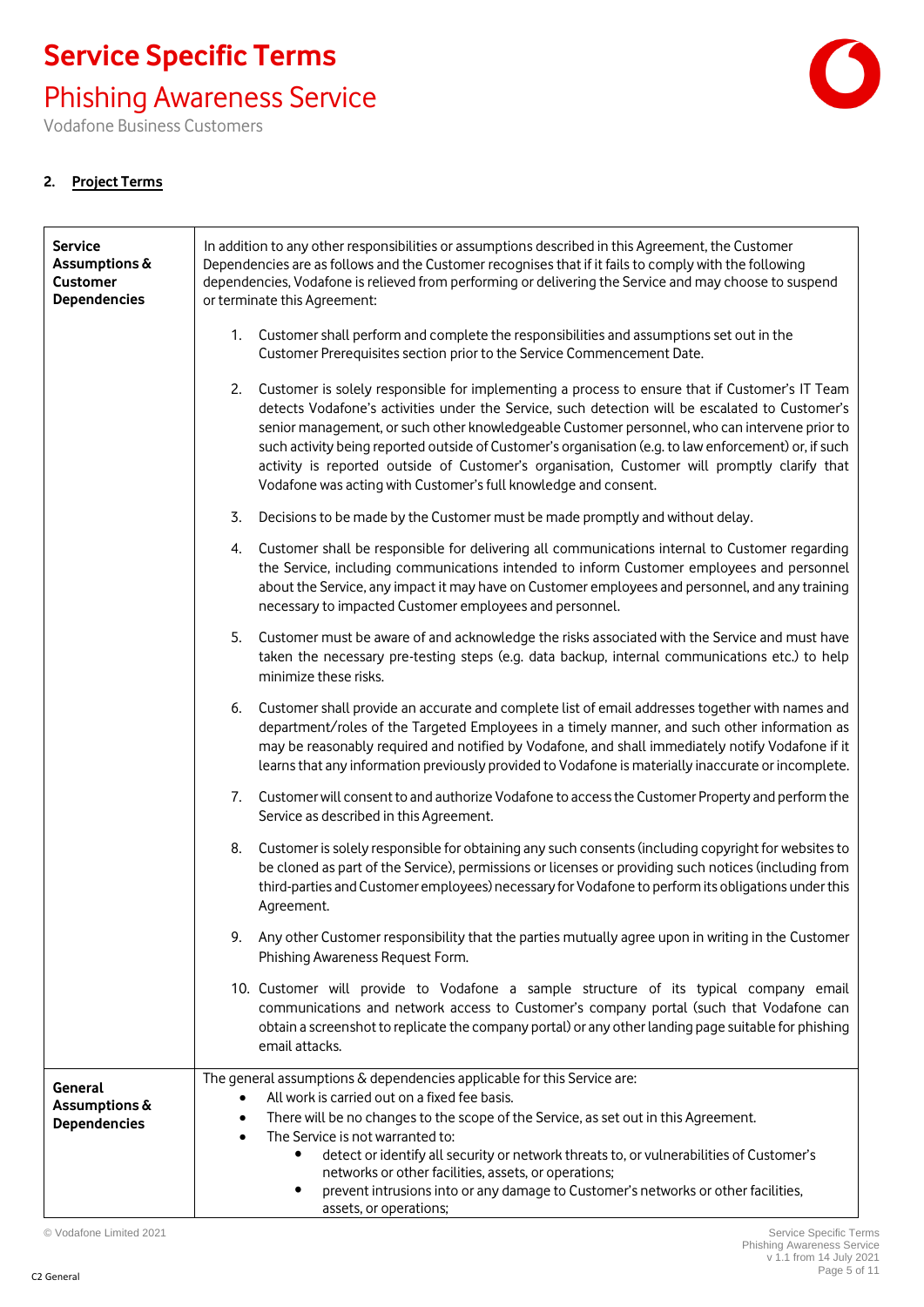### Phishing Awareness Service

| $\bullet$<br>return control of a Customer or third party system where unauthorized access or                                                                          |
|-----------------------------------------------------------------------------------------------------------------------------------------------------------------------|
| control has occurred; or                                                                                                                                              |
| meet or help Customer meet any Applicable Law, industry standard or any other<br>$\bullet$                                                                            |
| requirements including the Payment Card Industry Data Security Standard. It is                                                                                        |
| Customer's sole responsibility to provide appropriate and adequate security for its                                                                                   |
| company, its assets, systems and employees.                                                                                                                           |
| Customer must promptly notify Vodafone of any changes to the information provided by<br>$\bullet$                                                                     |
| Customer in the Customer Phishing Awareness Request Form.                                                                                                             |
| Vodafone may provide reasonable recommendations, advice or instructions on a particular<br>$\bullet$                                                                  |
| course of action in the course of performing or as a result of the Service or in the                                                                                  |
| Deliverables to be provided to Customer and if Customer chooses not to follow such                                                                                    |
| reasonable recommendations, advice or instructions, Customer acknowledges that                                                                                        |
| Vodafone shall not be responsible for any losses or claims made by the Customer that arise                                                                            |
| from Customer's failure to follow such recommendations, advice or instructions.                                                                                       |
| While Vodafone will use reasonable care to carry out the Service in line with Good Industry<br>٠                                                                      |
| Practice and in a manner designed to mitigate and reduce the risk of damage to Customer                                                                               |
| Property, Customer acknowledges that there is inherent risk in the provision of the security                                                                          |
| Service in accordance with this Agreement which may lead to operational degradation,                                                                                  |
| performance impact, breach of Customer policies or industry standards, or otherwise impair                                                                            |
| Customer Property (each a "Customer Damage" and together the "Customer Damages")                                                                                      |
| and, Vodafone will not be liable to the Customer or its respective employees or any third                                                                             |
| parties of the Customer for Customer Damages arising from the foregoing. To the extent                                                                                |
| possible, prior to commencing any provisioning of the Service, Vodafone shall identify and<br>inform the Customer of any Customer Damage associated with the Service. |
| Customer agrees that Vodafone has the right to anonymise and aggregate Customer Data that                                                                             |
| $\bullet$<br>will not in any way reveal the Customer Data as being attributable to the Customer with other                                                            |
| data and leverage anonymous learnings and insights regarding use of the Service (the                                                                                  |
| anonymised data, "Vodafone Insights Data"), and that Vodafone owns Vodafone Insights Data                                                                             |
| and may use Vodafone Insights Data during and after the term of this Agreement solely to                                                                              |
| develop, provide, and improve Vodafone products and services.                                                                                                         |
| Customer agrees that Vodafone is not liable to Customer for Customer Damages provided<br>$\bullet$                                                                    |
| that Vodafone will use reasonable care to carry out the Service in line with Good Industry                                                                            |
| Practice and in accordance with the terms of this Agreement.                                                                                                          |
| The Customer agrees that, to the extent permitted by Applicable Law, it shall not bring any<br>$\bullet$                                                              |
| claim against Vodafone or any Group Company, whether in tort or otherwise, in connection                                                                              |
| with the Service or otherwise in relation to the subject matter of this Agreement.                                                                                    |
| Customer acknowledges that, in providing the Service, Vodafone will access Customer<br>$\bullet$                                                                      |
| Systems and data. Customer agrees that, in advance of the Agreement Start Date, it shall                                                                              |
| provide and maintain all necessary consents, permissions, notices and authorisations as that                                                                          |
| are necessary for Vodafone to perform the Service, including any of the foregoing from                                                                                |
| employees or third parties; valid consents from or notices to applicable data subjects; and                                                                           |
| authorisations from regulatory authorities, employee representative bodies or other                                                                                   |
| applicable third parties ("Customer Consent") in a timely manner as necessary for                                                                                     |
| Vodafone to access and use such System and data to perform the Service under this                                                                                     |
| Agreement, and/or to use any third-party System(s) or data that Vodafone may use or                                                                                   |
| require access to in performing the Service. For purposes of this Clause, "System" means, as                                                                          |
| applicable, Customer's or a third party's computer environment, network, equipment,                                                                                   |
| software and related services.                                                                                                                                        |
| Vodafone shall perform the Service in line with the scope of the Service as set out in this<br>٠                                                                      |
| Agreement, in accordance with Good Industry Practice, and in reliance on, and in line with,                                                                           |
| the Customer Consent.                                                                                                                                                 |
| Customer agrees to indemnify Vodafone on an unlimited basis to the extent the Customer fails to<br>$\bullet$                                                          |
| provide and maintain the Customer Consents.                                                                                                                           |
| Vodafone is not responsible for remedying any security issues, vulnerabilities or other problems discovered                                                           |
| in the course of performing or as a result of the Service (where such Service is provided in accordance with                                                          |
| the terms of this Agreement).                                                                                                                                         |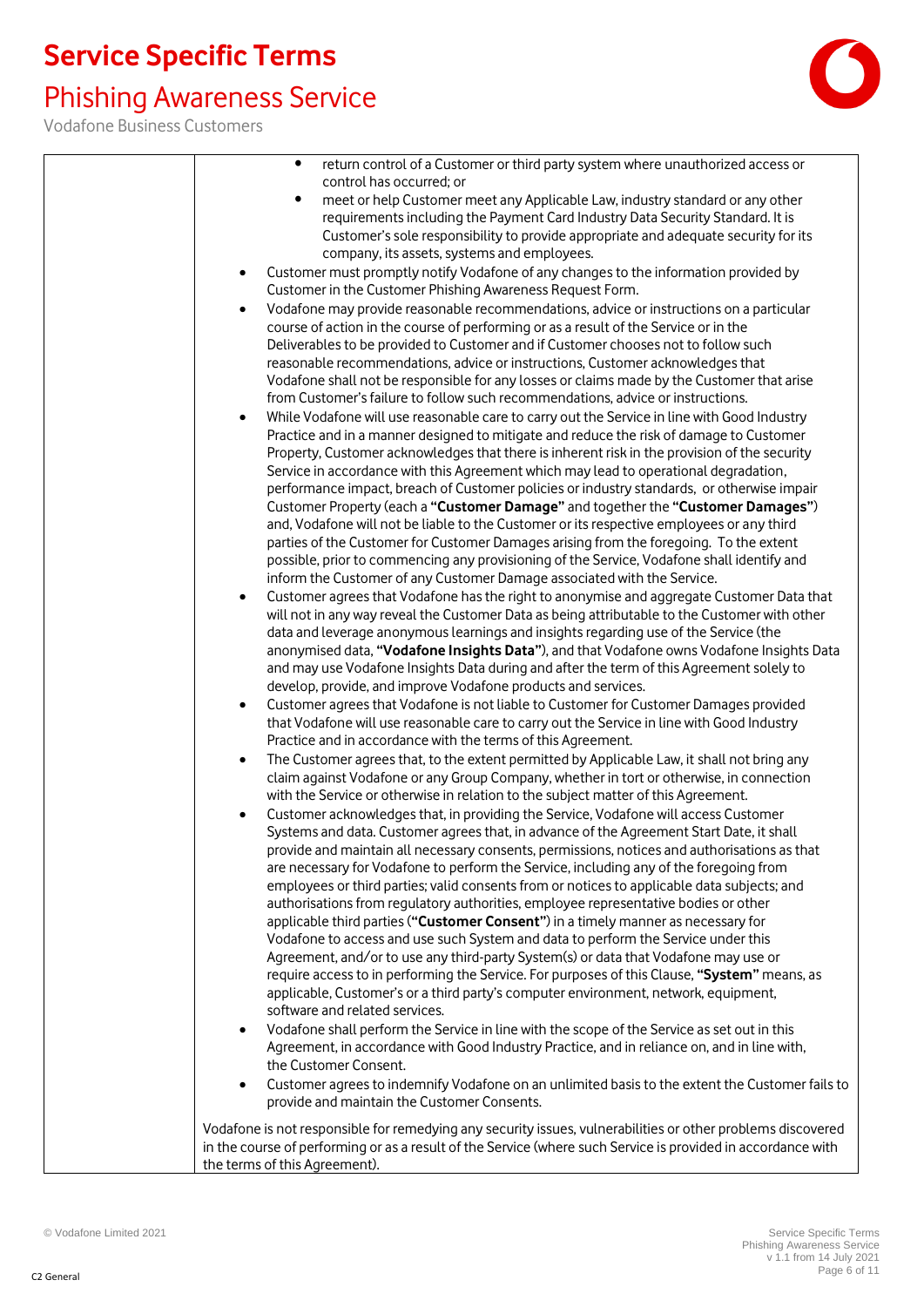#### Phishing Awareness Service



| <b>Materials and</b>      | Vodafone may use certain third-party software products ("Third-Party Software") in its provision of                                                                                                                                                                                                                                                                                                                                                                                                                                                                                                                                                                                                                                                                                                                                                                                                                                              |
|---------------------------|--------------------------------------------------------------------------------------------------------------------------------------------------------------------------------------------------------------------------------------------------------------------------------------------------------------------------------------------------------------------------------------------------------------------------------------------------------------------------------------------------------------------------------------------------------------------------------------------------------------------------------------------------------------------------------------------------------------------------------------------------------------------------------------------------------------------------------------------------------------------------------------------------------------------------------------------------|
| <b>Software</b>           | the Service. The Customer agrees and acknowledges that Customer will not be provided access to<br>these products. Any output directly from the Third-Party Software that is used by Vodafone in                                                                                                                                                                                                                                                                                                                                                                                                                                                                                                                                                                                                                                                                                                                                                  |
|                           | connection with the provision of the Service to the Customer without further input from Vodafone                                                                                                                                                                                                                                                                                                                                                                                                                                                                                                                                                                                                                                                                                                                                                                                                                                                 |
|                           | is being provided on an "as-is" basis and is excluded from any warranties set out in this Agreement.                                                                                                                                                                                                                                                                                                                                                                                                                                                                                                                                                                                                                                                                                                                                                                                                                                             |
|                           | Vodafone reserves the right to: (i) change the hosting provider used to host any proprietary or Third-<br>$\bullet$<br>Party Software used for the provision of the Service; and (ii) change any Third-Party Software it uses<br>to provide the Service to Customer, provided that such changes do not materially impact the<br>Service.                                                                                                                                                                                                                                                                                                                                                                                                                                                                                                                                                                                                         |
|                           | With regard to any Third-Party Software provided as part of the Service, the Customer agrees not to,<br>$\bullet$<br>directly or indirectly do any of the following: (i) reverse engineer, decompile, disassemble or<br>otherwise attempt to discover the source code or underlying ideas or algorithms of the Third-Party<br>Software; (ii) modify, translate, or create derivative works based on any element of the Third-Party<br>Software or any related documentation; (iii) rent, lease, distribute, sell, resell, assign, or otherwise<br>transfer its rights to use the Third-Party Software; (iv) use the Third-Party Software for any purpose<br>other than the performance of the Service in accordance with this Agreement; (v) remove any<br>proprietary notices from Third-Party Software or related materials furnished or made available to<br>Customer; and/or (vi) permit any third party to access the Third-Party Software. |
|                           | Vodafone may additionally utilize custom-developed software, scripts, exploits, and other<br>technologies ("Custom Products") in its provision of the Service. Such technologies may be<br>deployed on Customer systems during the provision of the Service. Any such technologies remain<br>Vodafone intellectual property, and Vodafone retains all corresponding rights to these<br>technologies. Vodafone shall not be obligated to provide Customer with copies of, access to, or a<br>license for such technologies.                                                                                                                                                                                                                                                                                                                                                                                                                       |
| <b>Acceptance Testing</b> | There is no acceptance testing applicable to this SOW unless specifically mentioned in the "Project and<br>Services" section.                                                                                                                                                                                                                                                                                                                                                                                                                                                                                                                                                                                                                                                                                                                                                                                                                    |
| Out of scope              | The following are not in scope for the Service:                                                                                                                                                                                                                                                                                                                                                                                                                                                                                                                                                                                                                                                                                                                                                                                                                                                                                                  |
| statement                 | any provision of any information that could identify specific Customer employees as having failed to<br>identify any phishing activities;                                                                                                                                                                                                                                                                                                                                                                                                                                                                                                                                                                                                                                                                                                                                                                                                        |
|                           | any provision of services involving the collection of physical evidence, collection of evidence for<br>admission in court including for criminal or civil litigation purposes, provision of evidence lockers, or<br>'chain of custody' collection of evidence;                                                                                                                                                                                                                                                                                                                                                                                                                                                                                                                                                                                                                                                                                   |
|                           | any provision of expert testimony or litigation assistance or support services;                                                                                                                                                                                                                                                                                                                                                                                                                                                                                                                                                                                                                                                                                                                                                                                                                                                                  |
|                           | any provision of services involving retaliatory actions, hacking back or attribution that would breach<br>Applicable Laws;                                                                                                                                                                                                                                                                                                                                                                                                                                                                                                                                                                                                                                                                                                                                                                                                                       |
|                           | any implementation of suggested remediation activities unless agreed to by Vodafone and addressed<br>under separate terms and conditions;                                                                                                                                                                                                                                                                                                                                                                                                                                                                                                                                                                                                                                                                                                                                                                                                        |
|                           | any installation of software, unless agreed by Vodafone and expressly consented to and authorized<br>by Customer in writing, and which may require additional terms and conditions to be agreed;                                                                                                                                                                                                                                                                                                                                                                                                                                                                                                                                                                                                                                                                                                                                                 |
|                           | any intentional interception of communications between Customer and a third-party, or between two<br>or more third-parties, which is not authorized or directed by Customer as part of the Service. For the<br>purposes of this paragraph, interception means intentionally modifying or interfering with Customer's<br>systems or the operation of such systems, or intentionally monitoring transmissions made by means<br>of Customer's system, such that some or all of the contents of the communications are made                                                                                                                                                                                                                                                                                                                                                                                                                          |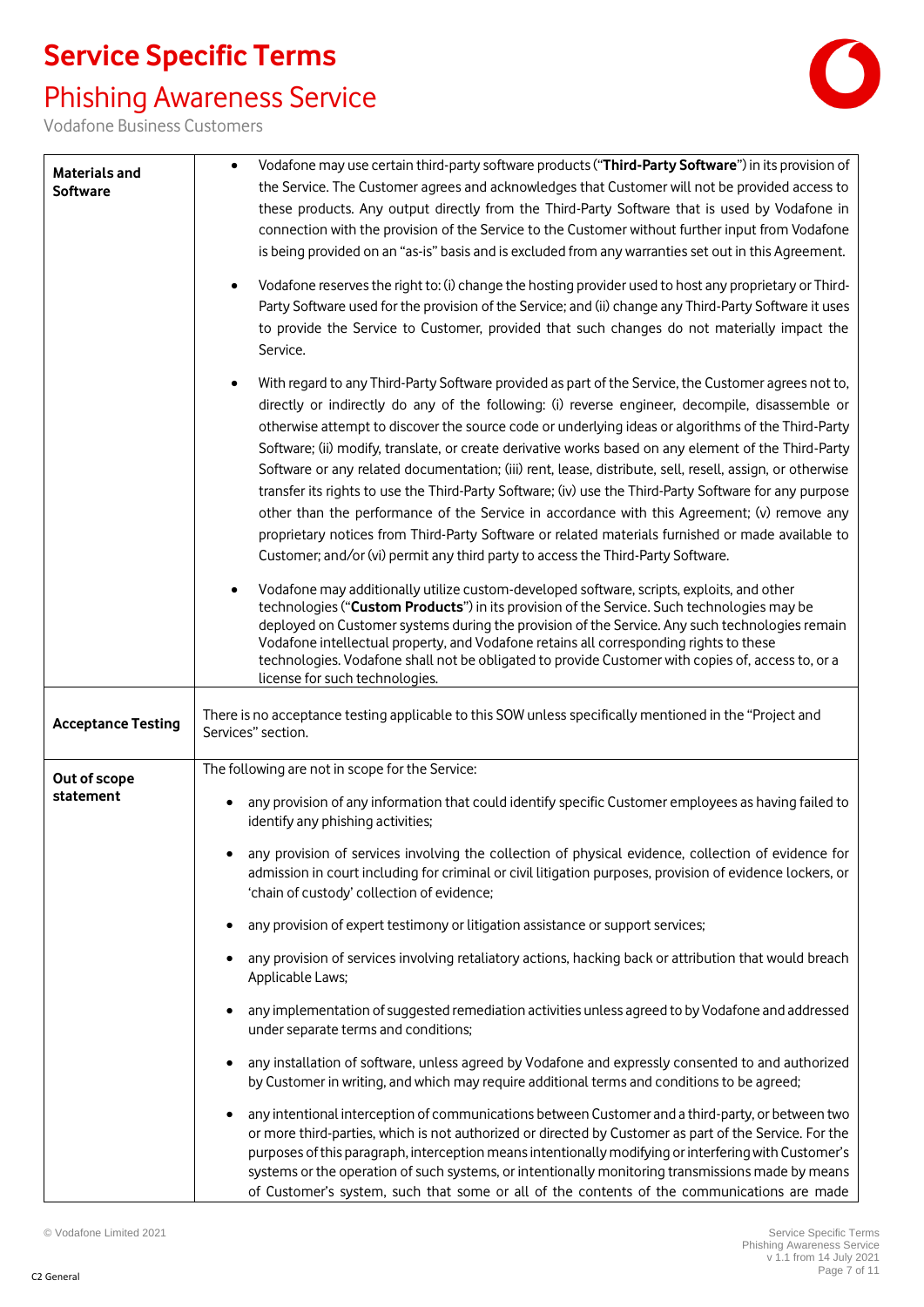### Phishing Awareness Service



|                                 | available to Vodafone while such contents are being transmitted. If unintentional interception does                                                                                                                                                                                                                                                                                                                                                                                                                                                                                                                                                                                                                                              |  |  |
|---------------------------------|--------------------------------------------------------------------------------------------------------------------------------------------------------------------------------------------------------------------------------------------------------------------------------------------------------------------------------------------------------------------------------------------------------------------------------------------------------------------------------------------------------------------------------------------------------------------------------------------------------------------------------------------------------------------------------------------------------------------------------------------------|--|--|
|                                 | occur, Vodafone shall promptly after becoming aware inform Customer;                                                                                                                                                                                                                                                                                                                                                                                                                                                                                                                                                                                                                                                                             |  |  |
|                                 | any provision of a regulated service. Vodafone is not licensed or certified in any country, state, or<br>province as a public accountant, auditor, legal advisor, or private investigator, and is not being                                                                                                                                                                                                                                                                                                                                                                                                                                                                                                                                      |  |  |
|                                 | retained to provide any accounting services, accounting guidance, audit or internal control advisory                                                                                                                                                                                                                                                                                                                                                                                                                                                                                                                                                                                                                                             |  |  |
|                                 | services, tax or legal advice or investigatory services that would require a license;                                                                                                                                                                                                                                                                                                                                                                                                                                                                                                                                                                                                                                                            |  |  |
|                                 | any targeted investigation of any individuals. For the avoidance of doubt, Vodafone may in the course<br>of providing the Service, identify the internet profile (IP address, geographic location, potential<br>aliases/usernames) of potential threat actor(s) or individual(s) involved in a perceived security threat,<br>but the Service does not include any targeted investigation into such individual(s); and any incident<br>response services/activities.                                                                                                                                                                                                                                                                              |  |  |
|                                 | The services detailed in this SOW shall be provided remotely and constitute Vodafone's complete scope of<br>work and all other services (and the provision of services onsite) are out of scope.                                                                                                                                                                                                                                                                                                                                                                                                                                                                                                                                                 |  |  |
| <b>Data Protection</b>          | Where Vodafone processes Personal Data, the relevant section of the clause headed "Data" of the<br>1.<br>Professional Services General Terms shall apply.                                                                                                                                                                                                                                                                                                                                                                                                                                                                                                                                                                                        |  |  |
|                                 | Vodafone shall only act as Data Processor in respect of any Personal Data processed on behalf of<br>2.<br>Customer:                                                                                                                                                                                                                                                                                                                                                                                                                                                                                                                                                                                                                              |  |  |
|                                 | for the performance of the following deliverables:<br>a.                                                                                                                                                                                                                                                                                                                                                                                                                                                                                                                                                                                                                                                                                         |  |  |
|                                 | Deliverable 1: Execution of the Phishing Attack;<br>1.                                                                                                                                                                                                                                                                                                                                                                                                                                                                                                                                                                                                                                                                                           |  |  |
|                                 | 2.<br>Deliverable 2: Provision of the Phishing Awareness Report;                                                                                                                                                                                                                                                                                                                                                                                                                                                                                                                                                                                                                                                                                 |  |  |
|                                 | Deliverable 3: Provision of the Explanatory Presentation; and<br>3.                                                                                                                                                                                                                                                                                                                                                                                                                                                                                                                                                                                                                                                                              |  |  |
|                                 | Deliverable 4: Provision of the Guidance Email; and<br>4.                                                                                                                                                                                                                                                                                                                                                                                                                                                                                                                                                                                                                                                                                        |  |  |
|                                 | in the Phishing Platform,<br>b.                                                                                                                                                                                                                                                                                                                                                                                                                                                                                                                                                                                                                                                                                                                  |  |  |
|                                 | (the "Processor Services").                                                                                                                                                                                                                                                                                                                                                                                                                                                                                                                                                                                                                                                                                                                      |  |  |
|                                 | Where Customer shares Personal Data with Vodafone for the Processor Services, the Customer warrants and<br>undertakes that it has complied with all necessary obligations imposed on it under Applicable Law including<br>ensuring that it has either (i) obtained all necessary consents to transfer the Personal Data to Vodafone; or<br>(ii) secured another lawful basis, in accordance with Applicable Privacy Law, to share such Personal Data with<br>Vodafone for the processing envisaged by this Agreement and has provided appropriate privacy notices to<br>the relevant data subjects (as required by Applicable Privacy Law) to enable it to share the Personal Data with<br>Vodafone for the purposes envisaged by this Agreement |  |  |
| <b>Payment Card</b><br>Industry | Vodafone does not warrant that the Service will be payment card industry ("PCI") requirements Compliant<br>or that the Services will enable Customer to be compliant with Applicable Privacy Law.                                                                                                                                                                                                                                                                                                                                                                                                                                                                                                                                                |  |  |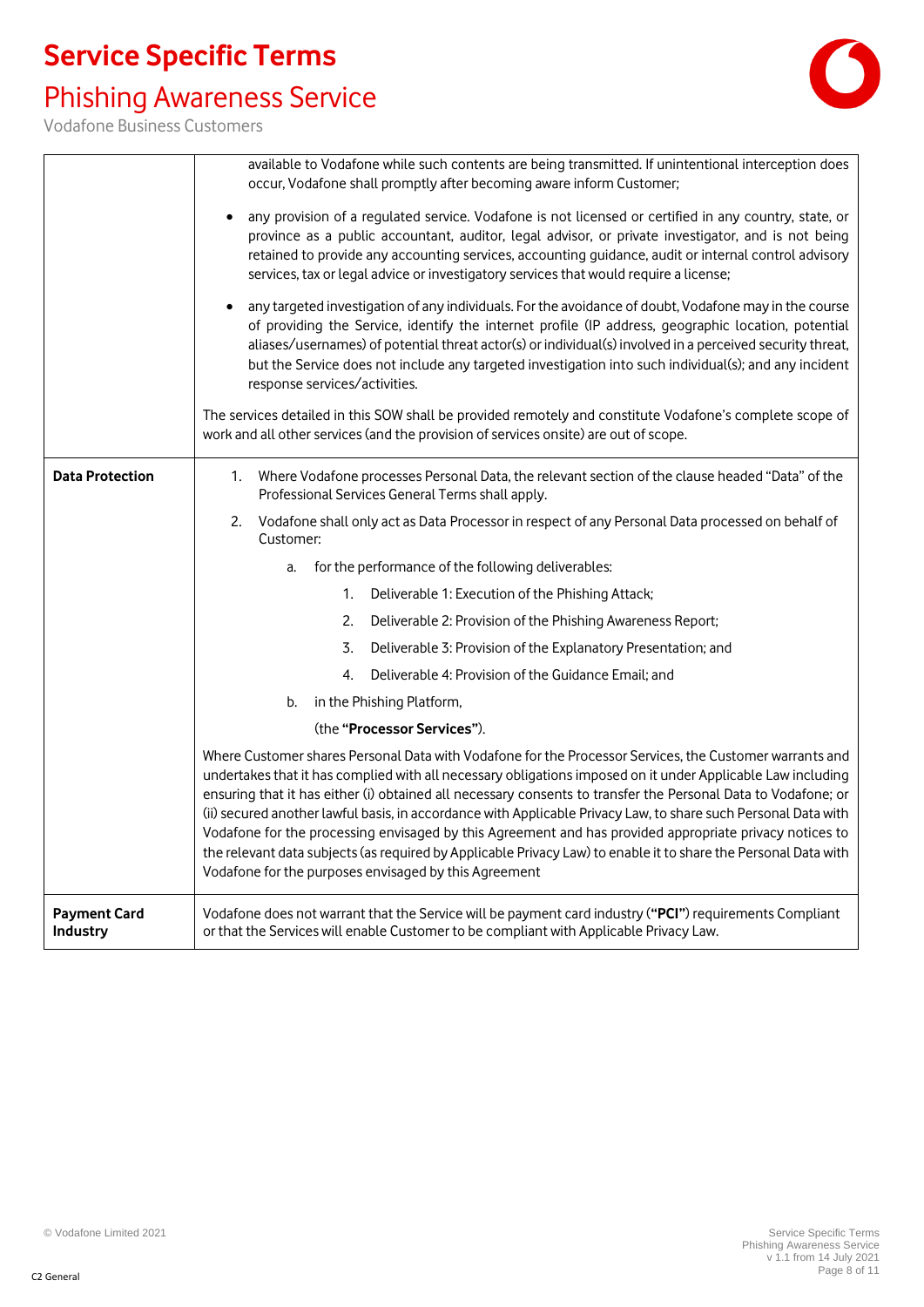### Phishing Awareness Service

Vodafone Business Customers



#### **3. Standard Information**

| <b>Contractual Terms</b>       | The Professional Services General Terms govern the relationship of the Parties in respect of the Service<br>provided by Vodafone to the Customer under this SOW. |
|--------------------------------|------------------------------------------------------------------------------------------------------------------------------------------------------------------|
| <b>Minimum Term</b>            | Commencing on the Agreement Start Date and ending when the final Deliverable is provided by Vodafone to<br>Customer.                                             |
|                                | There shall be no Renewal Term.                                                                                                                                  |
| <b>Agreement Start</b><br>Date | The date of the Customer's acceptance of the terms of this Agreement.                                                                                            |

© Vodafone Limited 2021 Service Specific Terms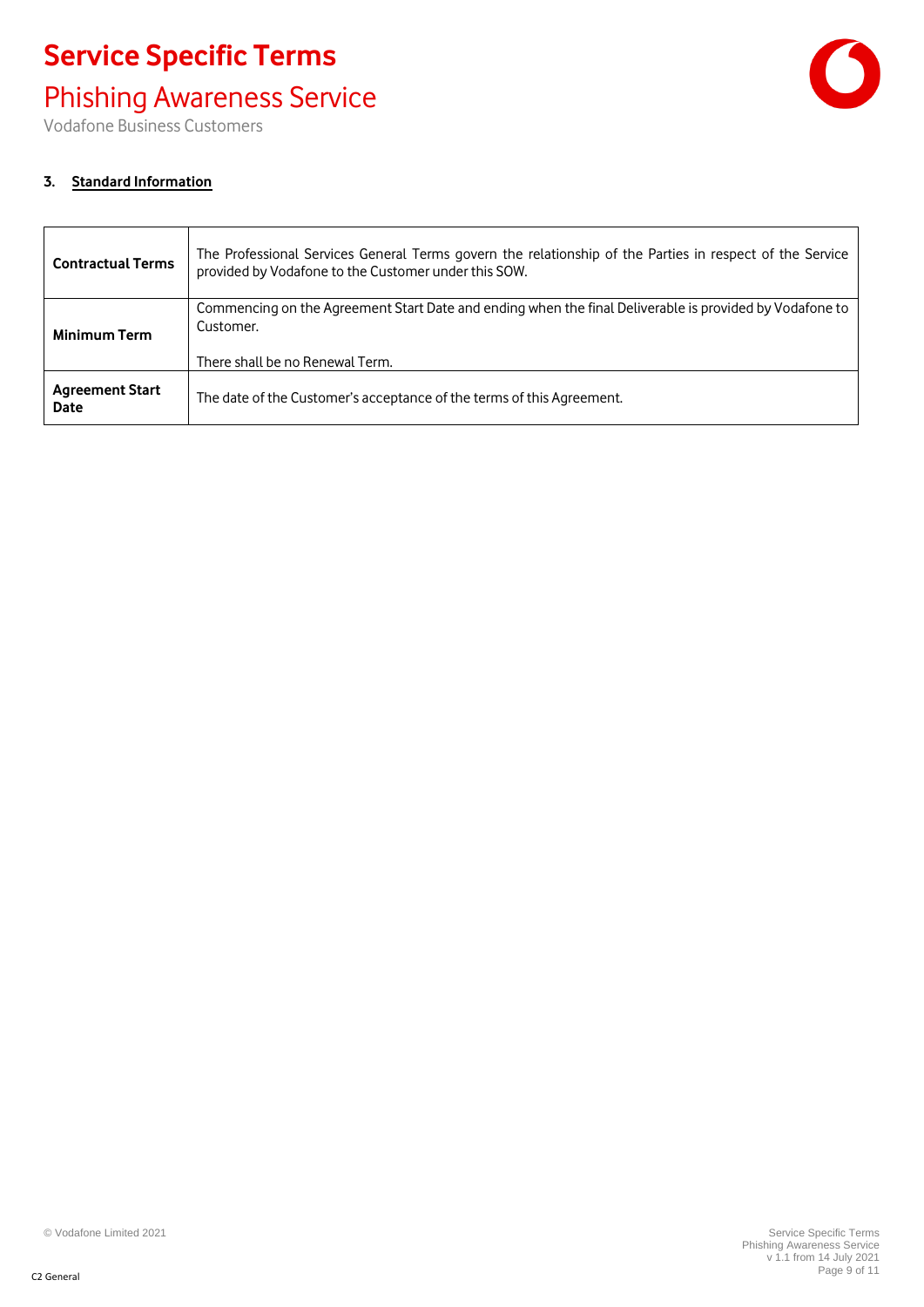### Phishing Awareness Service

Vodafone Business Customers



#### **4. Charges**

| <b>Charges</b> | The Charges shall be set out in the Order and shall be exclusive of VAT at the prevailing rate. |
|----------------|-------------------------------------------------------------------------------------------------|
| <b>Invoice</b> | Charges shall be invoiced upon completion of the Service.                                       |

© Vodafone Limited 2021 Service Specific Terms